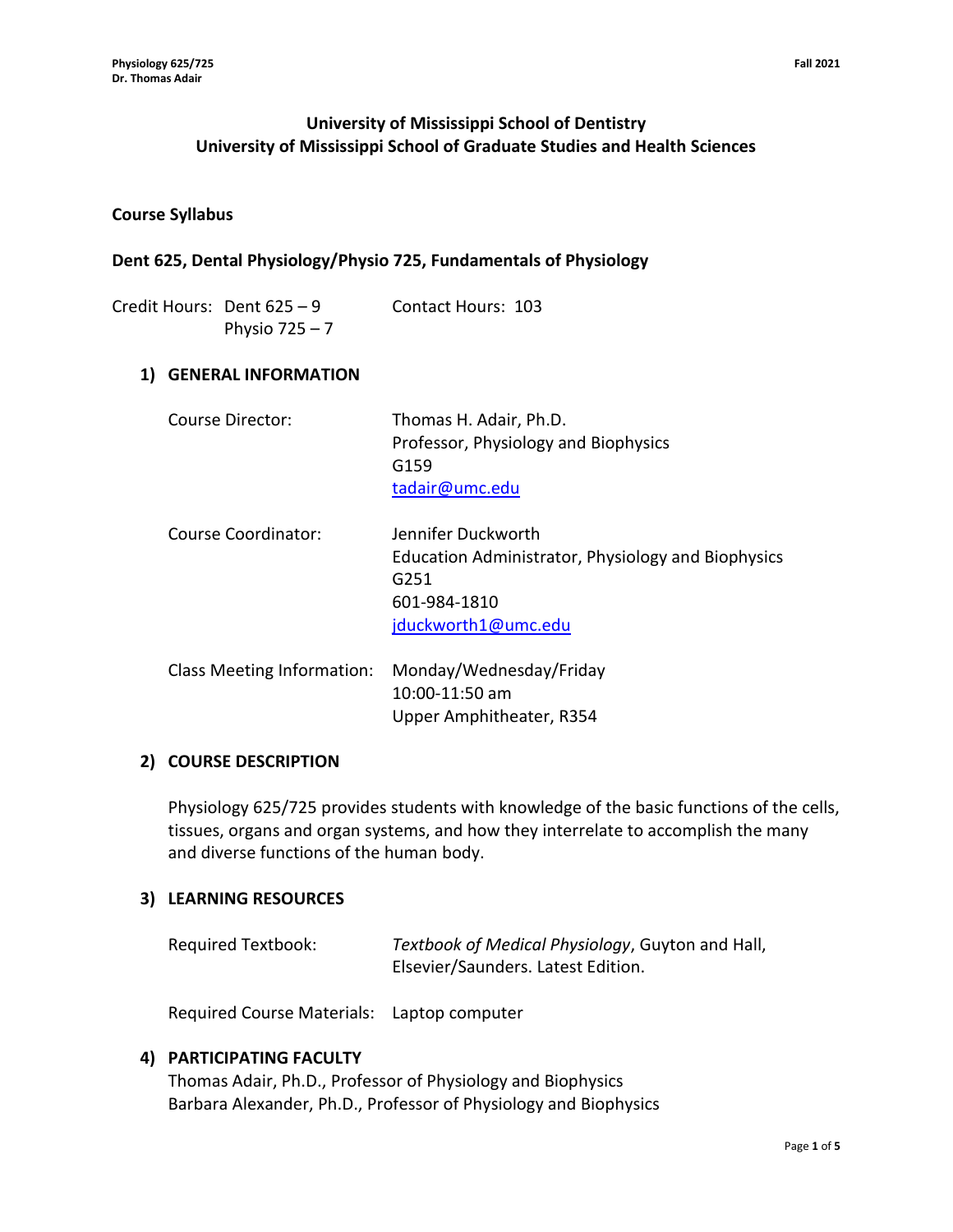Alejandro Chade, M.D., Professor of Physiology and Biophysics Heather Drummond, Ph.D., Professor of Physiology and Biophysics Eric George, Ph.D., Associate Professor of Physiology and Biophysics David Stec, Ph.D., Professor of Physiology and Biophysics

### **5) COURSE GOALS AND OBJECTIVES**

The student will describe the normal structure and function of the human body and each of its major organ systems across the life span; this includes describing the normal structure and function of the human body at the sub-cellular, cellular, tissue, organ and whole body level.

The course objectives can be found in Canvas under the learning objectives module.

### **6) EVALUATION**

The grades will be based upon Dental National Board style examinations and daily quizzes. There will be seven exams (total ~310 points) during the course and a comprehensive final exam (100 points) at the end of the course. In addition, there will be one or more quiz questions during each hour of lecture that will have a total point value of 0.5 points per hour of lecture. The quiz questions can include any material presented previously in each block as well as material that will be presented on the day of the quiz. The number of questions on the various exams/quizzes will be approximately as follows:

|                           |                 | <b>Block</b> | Hourly  |
|---------------------------|-----------------|--------------|---------|
| <b>Block</b>              | Instructor(s)   | exams        | quizzes |
| 1. Nerve-Muscle-Heart     | Adair           | 40           | 5.0     |
| 2. GI Physiology          | Adair           | 40           | 5.0     |
| 3. CNS, Special Senses    | Adair           | 45           | 5.5     |
| 4. Circulation            | Alexander/Chade | 55           | 8.0     |
| 5. Respiration            | Drummond        | 45           | 6.0     |
| 6. Kidney, Body fluids    | <b>Stec</b>     | 40           | 4.5     |
| 7. Endocrine/Reproduction | George          | 45           | 6.0     |
| <b>Final Exam</b>         | All instructors | 100          |         |
| <b>Total Points</b>       |                 | 410          | 40      |

We will use online testing software (ExamSoft) to administer block exams as well as the final exam. Daily quizzes will be administered using a web-based program called Nearpod.

Each question will count the same as other questions for a given exam, but material considered more important by the individual instructors will be represented most heavily on the exams.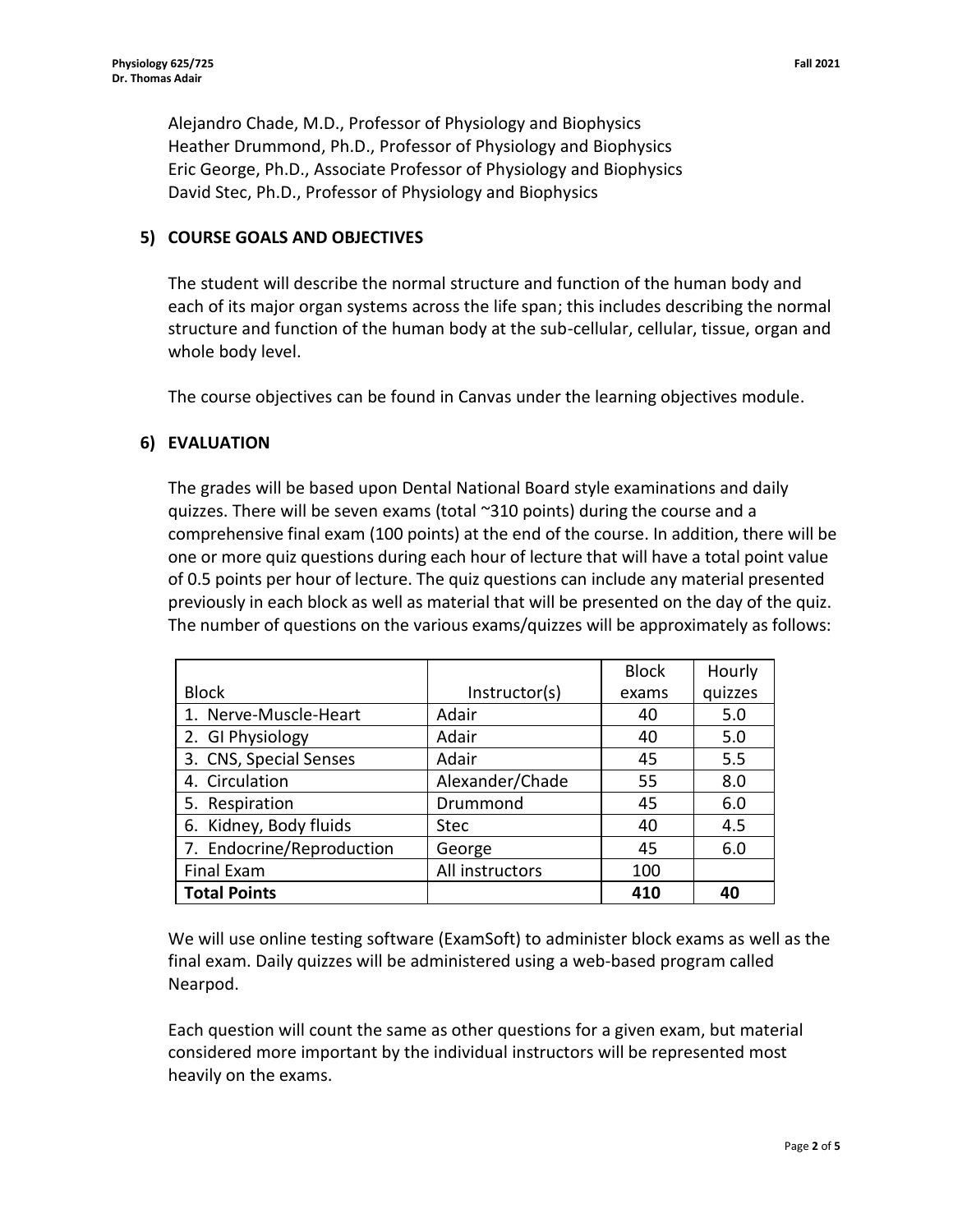Grading Scale: A = 90% - 100%  $B = 80\% - 590\%$  $C = 70\% - 580\%$  $F = 10\%$ 

#### **7) SPECIFIC CLASS POLICIES AND PROCEDURES**

#### **Attendance**

#### **Dental School Attendance Policy:**

We will adhere to the following dental school attendance policy:

"*Students are expected to attend all classes. Arriving late for or leaving early from class beyond the bounds set by the course coordinator will be counted as an absence. If a student is absent from a class, the student must contact the course coordinator by UMMC email prior to the next class session to make up the missed class. Any additional remedial assignments for the missed class will be at the discretion of the course coordinator. Failure to complete a missed class assignment in the time designated by the course coordinator will result in a failing grade (50) for that assignment. Failure to report an absence to the course coordinator prior to the next class session or failure to successfully complete any remedial assignment in the time designated by the course coordinator will result in a penalty of three points off the course final grade for each occurrence.*"

All dental students must attend all clinical correlations. Any dental student who is absent on a clinical correlation day will be required to write a 2500-word research paper on the subject matter of the correlation.

Additionally, no make-up tests or daily quizzes will be offered regardless of whether an absence is excused or not.

#### **Graduate Student Attendance Policy:**

The graduate school under the direction of Dr. Broome [\(hjbroome@umc.edu\)](mailto:hjbroome@umc.edu) will determine whether an absence is considered excused or unexcused and will notify the course coordinator of their decision. Graduate students should direct all queries concerning attendance to Dr. Broome, and should copy the correspondence to the course coordinator (Jennifer Duckworth, [jduckworth1@umc.edu\)](mailto:jduckworth1@umc.edu).

All graduate students must attend all clinical correlations. Any graduate student who is absent on a clinical correlation day will be required to write a 2500-word research paper on the subject matter of the correlation.

Additionally, no make-up tests or daily quizzes will be offered regardless of whether an absence is excused or not.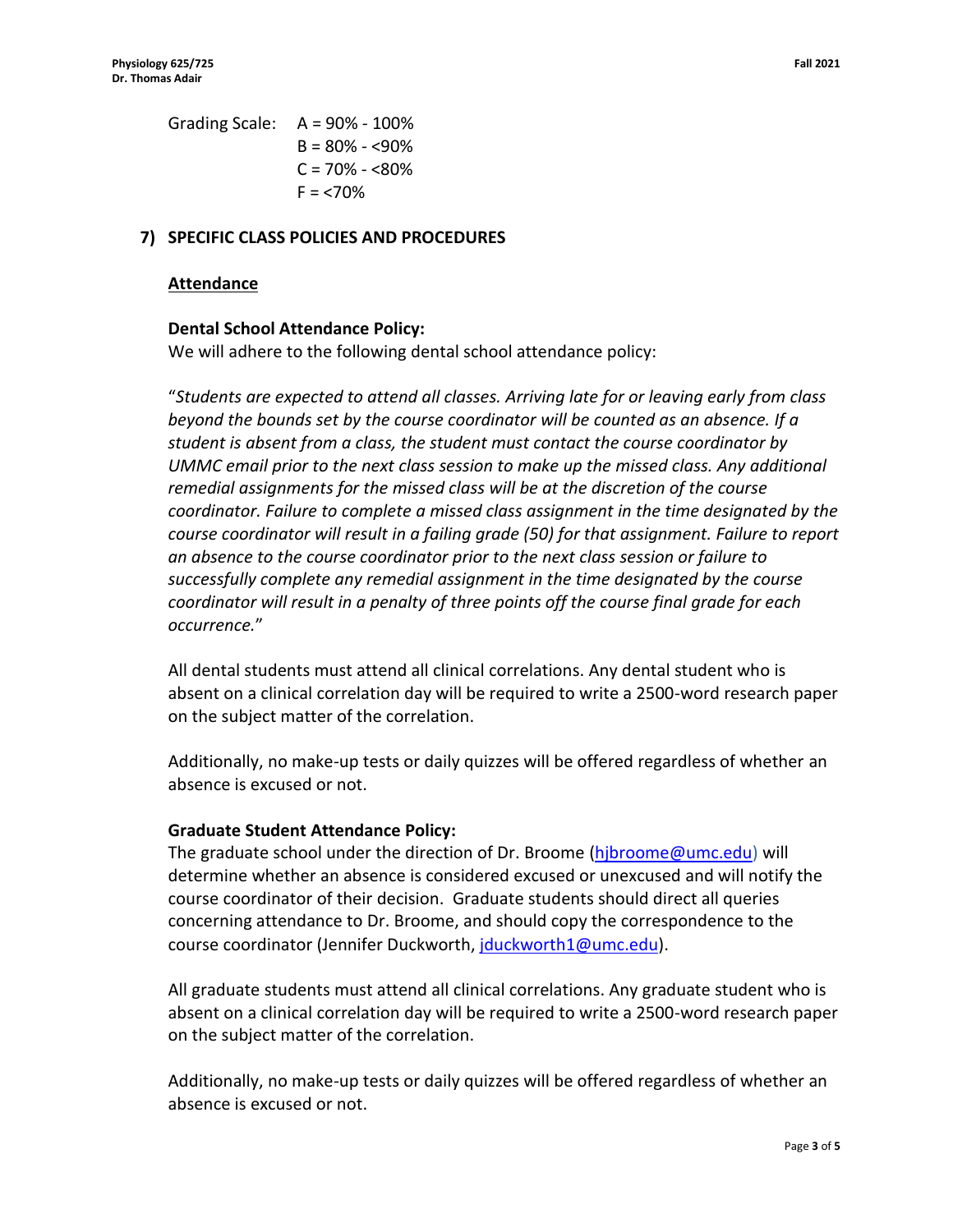## **Classroom and Testing Policies**

All students are required to study and sign the Examination Honor Code before they will be eligible to take an exam or daily quiz.

## **Challenging Test Questions**

Students will be allowed to submit challenges for test questions in writing to instructors for up to one week after the test. No question challenges will be considered thereafter. Students may also contact the course coordinator to review questions they missed on each test for up to one week after the test.

### **Course and Instructor Evaluations**

You will have an opportunity to evaluate each physiology instructor and clinical correlation speaker before and immediately after each of the seven exams as well as the entire course after the final exam. We hope you will perform this task with objectivity because the evaluations play a key role in our quest to achieve excellence in the course. The course coordinator will pick up the evaluations in the classroom on evaluation day.

### Dental Physiology/Fundamentals of Physiology Award

A bookstore cash award and plaque will be awarded to the student with the highestgrade point average in the class. The award requires that all tests are taken during normal testing times since we do not offer makeup tests in physiology. Any type of absence from a test (excused or unexcused) disqualifies the student from an award. Separate awards will be given for the dental and graduate student classes.

### **8) MEDICAL CENTER OR SOD-WIDE POLICIES/STATEMENTS All references are to the current** *SOD Student Handbook* [https://www.umc.edu/sod/Students/files/sod\\_student\\_handbook.pdf](https://www.umc.edu/sod/Students/files/sod_student_handbook.pdf)

- **a. Academic Status, p. 8.**
- **b. Policy on Good Academic Standing, pp. 9-10.**
- **c. Attendance Policies, pp. 17-18.**
- **d. Academic Accommodations, p. 57.**
- **e. Dress/Appearance Code, pp. 32-33.**
- **f. Policy on Ethical Conduct and Professional Behavior, pp. 19-26.**